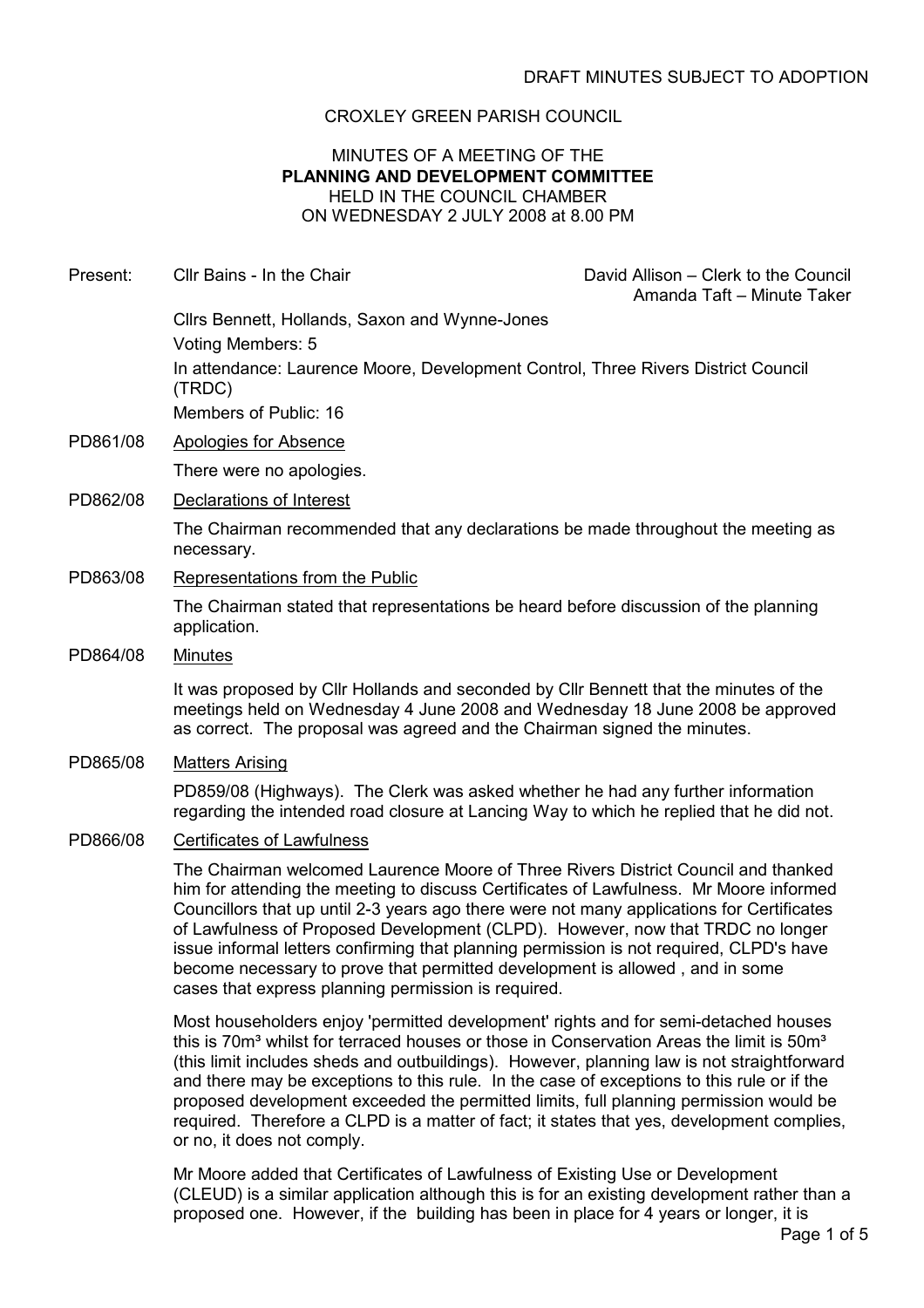exempt from enforcement action. If the application is for use (as in the case of shops), the use must be for 10 continuous years without a break to be exempt from enforcement action. The Parish Council can comment on CLEUD applications if they have any information about the existing use or development.

#### PD867/08 Planning Applications

In the following applications "NGFO" means No Grounds For Objection.

Representations were made regarding the following application. One person stated that his property was close to the multi use games area and objected on the grounds of visual impact, light pollution, noise pollution, lack of toilet facilities, the possibility of more antisocial behaviour, lack of provision for bicycles and that the peace and tranquillity of Croxley Common Moor, used by walkers, joggers and cyclists would be ruined as would the wildlife. Another person agreed and added that considerable work had been going on for almost as long as he had lived there, which was 8 years. He further added that a beautiful Willow tree had been chopped down before the application was submitted. Another person made representations and was extremely concerned about the light and noise pollution, he stated that there would be 4, twenty-metre high floodlights immediately adjacent to a residential development. Further objections regarding the impact on local wildlife were expressed by another member of the public who stated that there was a family of blue cranes a well as muntjac deer living on the Moor. He was also concerned that the run off would go into the river causing possible pollution problems. He informed Cllrs that he had moved there to settle down and raise a family and was worried that this development would decrease property prices in the locality.

After listening to these objections, Cllrs thanked all those present for attending the meeting and expressing their views.

| <b>Application No:</b><br><b>Address:</b><br><b>Application:</b>                          | 08/0806/RSP<br>Multi Use Games Area Croxley Green Business Park Hatters Lane<br>Part retrospective: Multi use games area with floodlighting for<br>employees at Croxley Business Park, single storey garage/store<br>outbuilding, new access road and road lights                                                                                                                                                                              |
|-------------------------------------------------------------------------------------------|------------------------------------------------------------------------------------------------------------------------------------------------------------------------------------------------------------------------------------------------------------------------------------------------------------------------------------------------------------------------------------------------------------------------------------------------|
| <b>CGPC Decision:</b>                                                                     | Object: The Parish Council would like this application to be put<br>before the Development Control Committee. We object on the<br>grounds of excessive light pollution, ambient noise pollution from<br>people at the site, the detrimental impact on the visual amenity of<br>local residents; it totally contravenes the view and is an incongruous<br>development on land immediately adjacent to a Site of Special<br>Scientific Interest. |
| <b>Application No:</b><br><b>Address:</b><br><b>Application:</b><br><b>CGPC Decision:</b> | 08/1145/FUL<br>West Wind House The Green Croxley Green<br>First floor side extension, single storey rear extension with four<br>rooflights and replacement windows<br><b>NGFO</b>                                                                                                                                                                                                                                                              |
| <b>Application No:</b><br><b>Address:</b><br><b>Application:</b><br><b>CGPC Decision:</b> | 08/1165/FUL<br>127 Frankland Road Croxley Green Hertfordshire<br>Rear conservatory<br><b>NGFO</b>                                                                                                                                                                                                                                                                                                                                              |
| <b>Application:</b><br><b>Address:</b><br><b>Application No:</b><br><b>CGPC Decision:</b> | 08/1233/FUL<br>26 Sherborne Way Croxley Green Hertfordshire<br>Single storey rear extension<br><b>NGFO</b>                                                                                                                                                                                                                                                                                                                                     |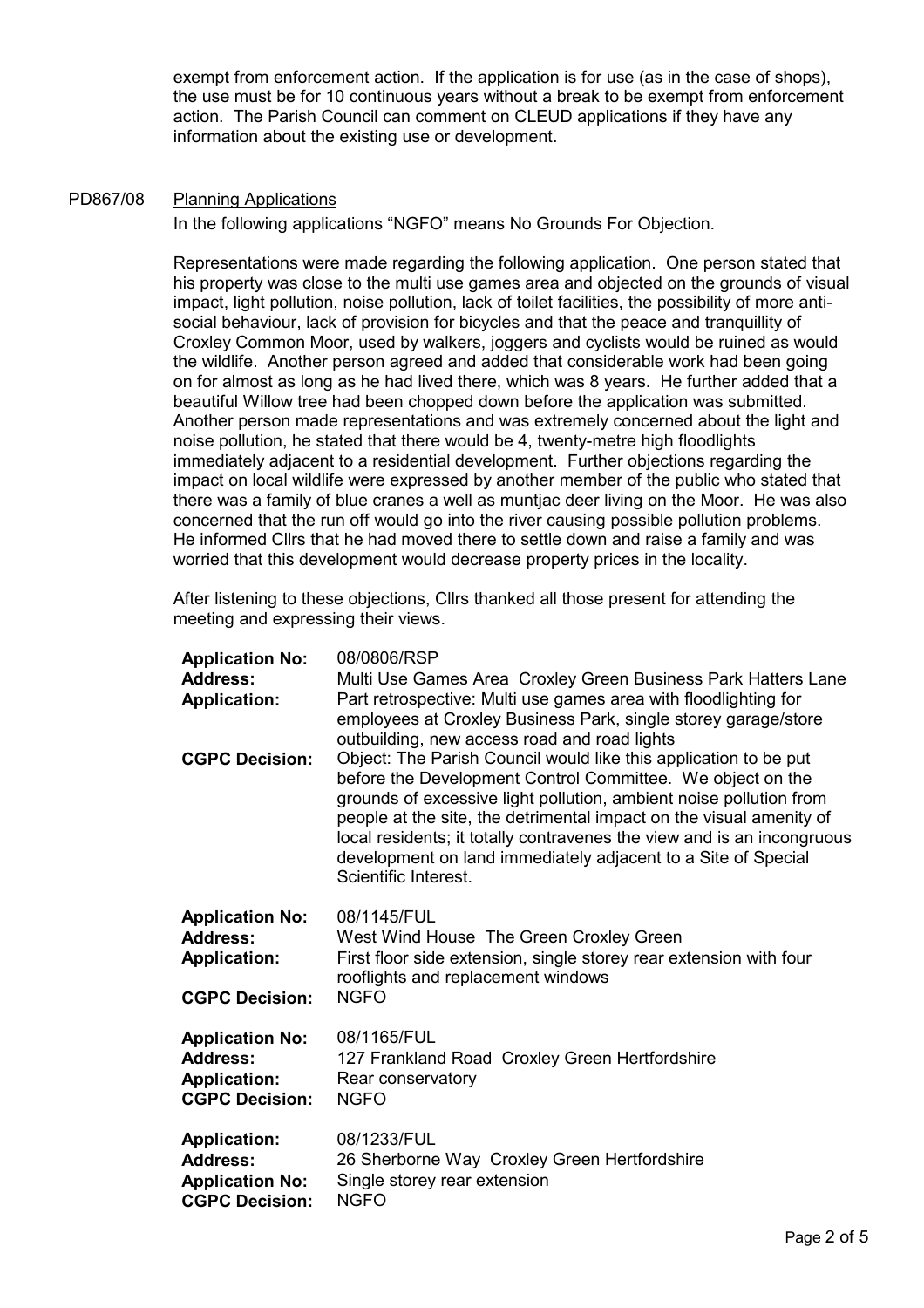| <b>Application No:</b><br>Address:<br><b>Application:</b><br><b>CGPC Decision:</b>        | 08/1248/FUL<br>46 Windmill Drive Croxley Green Hertfordshire<br>Part Retrospective: Rear Conservatory<br><b>NGFO</b>                                                                                                                                                                          |
|-------------------------------------------------------------------------------------------|-----------------------------------------------------------------------------------------------------------------------------------------------------------------------------------------------------------------------------------------------------------------------------------------------|
| <b>Application No:</b><br><b>Address:</b><br><b>Application:</b>                          | 08/1267/FUL<br>14 Canterbury Way Croxley Green Hertfordshire<br>Demolition of existing garage and side extension and erection of<br>single storey front and side extension, two storey side extension, loft<br>conversion with roof alterations including dutch hip and rear dormer<br>window |
| <b>CGPC Decision:</b>                                                                     | <b>NGFO</b>                                                                                                                                                                                                                                                                                   |
| <b>Application No:</b><br><b>Address:</b><br><b>Application:</b><br><b>CGPC Decision:</b> | 08/1274/FUL<br>154 Links Way Croxley Green Hertfordshire<br>Roof alterations including hip to gable extension to create loft<br>conversion with two rooflights to front elevation, two windows to side<br>elevation and dormer window to rear elevation<br><b>NGFO</b>                        |
|                                                                                           |                                                                                                                                                                                                                                                                                               |

# Certificate of Lawfulness – for Members information only

| <b>Application No:</b><br><b>Address:</b> | 08/1271/CLPD<br>28 Beechcroft Avenue Croxley Green Hertfordshire                                                                                                                                                                      |
|-------------------------------------------|---------------------------------------------------------------------------------------------------------------------------------------------------------------------------------------------------------------------------------------|
| <b>Application:</b>                       | Certificate of Lawfulness Proposed Development: Loft conversion<br>with roof alterations including hip to gable conversion, two rooflights<br>to front elevation, dormer window to rear elevation and window to<br>N E side elevation |
| <b>CGPC Decision:</b>                     | <b>Noted</b>                                                                                                                                                                                                                          |

# PD868/08 Recent Decisions by Three rivers District Council

#### APPROVED

| <b>Reference No:</b> | 08/0936/FUL                                                     |
|----------------------|-----------------------------------------------------------------|
| <b>Address:</b>      | 231 Baldwins Lane Croxley Green Hertfordshire                   |
| <b>Application:</b>  | Single and two storey side extension                            |
| <b>CGPC DECISION</b> | <b>NGFO</b>                                                     |
| <b>TRDC DECISION</b> | Approved                                                        |
| <b>Reference No:</b> | 08/0970/FUL                                                     |
| <b>Address:</b>      | 11 Bateman Road Croxley Green Hertfordshire                     |
| <b>Application:</b>  | Single storey side extension                                    |
| <b>CGPC DECISION</b> | <b>NGFO</b>                                                     |
| <b>TRDC DECISION</b> | Approved                                                        |
| <b>REFUSED</b>       |                                                                 |
| Reference No:        | 08/0905/FUL                                                     |
| <b>Address:</b>      | 253 Watford Road Croxley Green Hertfordshire                    |
| <b>Application:</b>  | Demolition of existing car showrooms and erection of 42 one and |

parking spaces

CGPC DECISION NGFO TRDC DECISION Refused:

two bedroom apartments in 2, three/four storey blocks with 50 car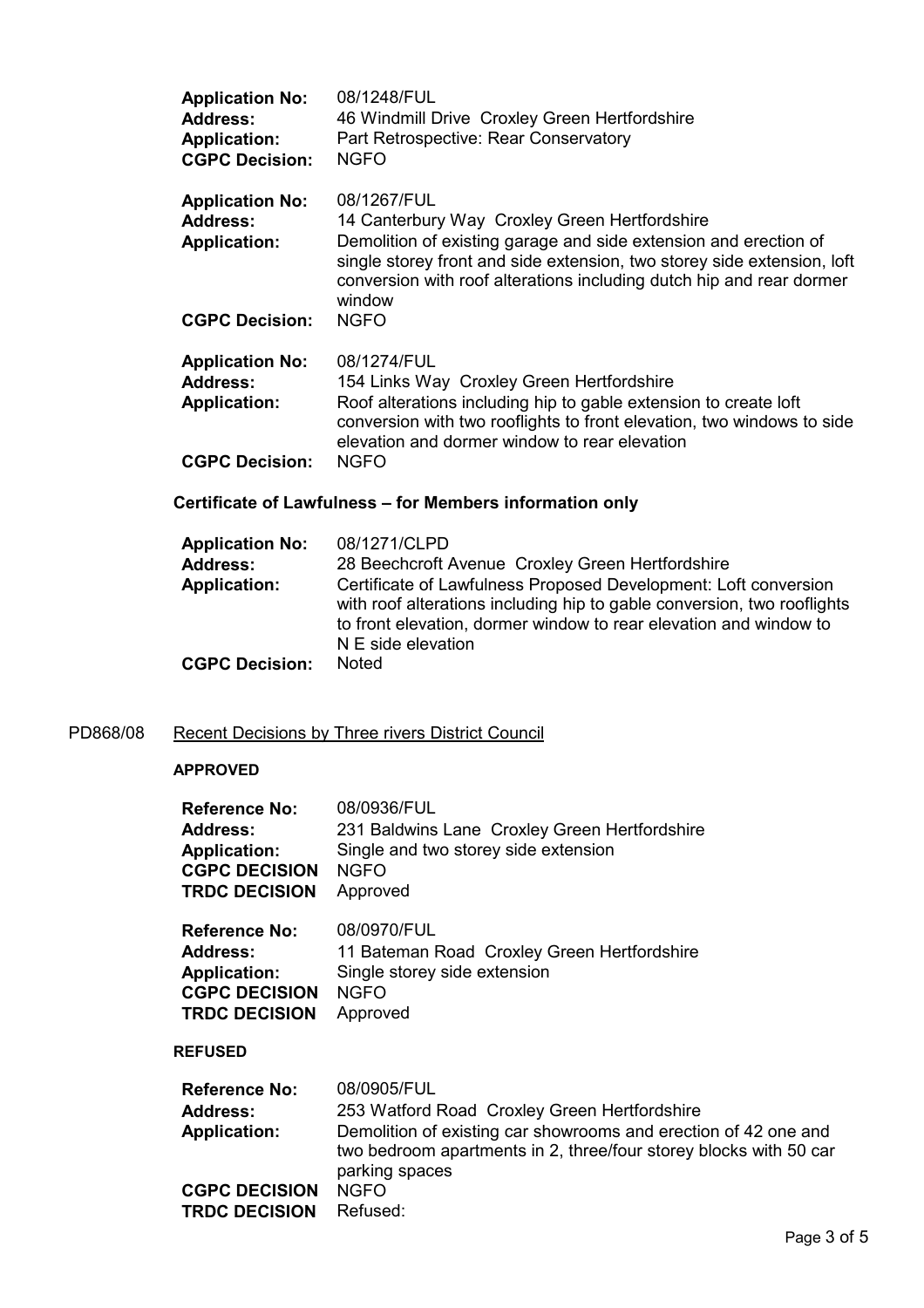1 The proposed development is overdevelopment and would result in an obtrusive and incongruous design that fails to respect the character and appearance of the area and would have a detrimental impact on the amenities of the surrounding residential properties and street scene as a whole by reason of its inappropriate design, siting, layout, height, massing, scale, bulk and basement. This fails to meet the requirements of Policy GEN3 and Appendix 2 of the Three Rivers Local Plan 1996 – 2011.

 2 The proposed development by reason of its siting, height, and design would result in a significant loss of amenity to the surrounding residential properties by reason of loss of privacy from real and perceived overlooking, unneighbourly dominance and noise and disturbance. This fails to meet the requirements of Policy GEN3 and Appendix 2 of the Three Rivers Local Plan 1996 – 2011.

 3 The proposed development is overdevelopment and an unsustainable form of development by reason of its siting, layout, and height, that would result in a form of development that would be unattractive for future occupiers by reason of lack of amenity space, lack of light, lack of privacy, and poor energy efficient building layout. This fails to meet the requirements of Policies GEN3, D3, L10 and Appendix 2 of the Three Rivers Local Plan 1996 – 2011.

 4 The applicant has not demonstrated there is adequate provision for space within the site for the parking and manoeuvring of vehicles clear of the highway. The development if permitted would therefore be likely to lead to additional on-street parking and to vehicles reversing onto or off the highway to the detriment of public and highway safety. This fails to meet the requirements of Policy T7 of the Three Rivers Local Plan 1996 – 2011.

 5 The applicant has not demonstrated an adequate access can be provided to serve the proposed development with safety and convenience. This fails to meet the requirements of Policy T7 of the Three Rivers Local Plan 1996 – 2011.

 6 The proposal is overdevelopment that fails to provide attractive and usable amenity space and landscaping for future occupiers and results in a form of development unattractive to use and detrimental to the visual amenities of the area. This fails to meet the requirements of Policies GEN3, L10, and Appendix 2 of the Three Rivers Local Plan 1996 – 2011.

 7 The proposed development fails to meet the requirements of Policies H5, H6 and GEN8 of the Three Rivers Local Plan 1996 – 2011 in that no affordable housing is to be provided and remain indefinitely available for those in housing need.

 8 The proposed development would result in a significant increase in demand for education, library, and childcare, and sustainable transport provision in the area. There is currently a shortage of these facilities in the area. The proposed development would exacerbate this situation and in the absence of an agreement under the provisions of Section 106 of Town and Country Planning Act 1990 fails to recognise the impact of the development upon these services. The application therefore fails to meet the requirements of Policies GEN1, GEN8, T7 and Appendix 1 of the